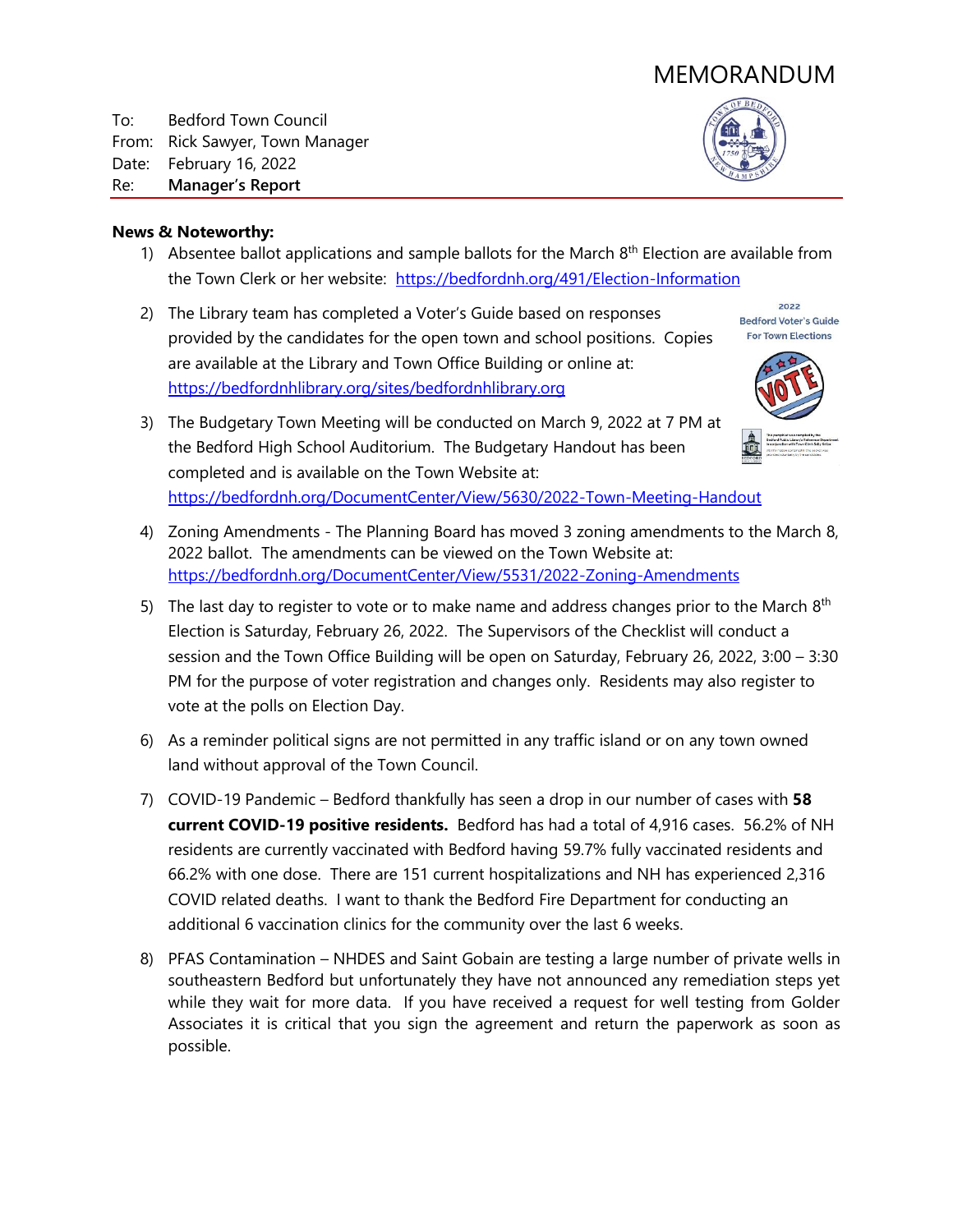Outside of the Saint-Gobain area of responsibility (generally north of Route 101) residents can request that their well water be tested by submitting an application through the NHDES website at: [https://www4.des.state.nh.us/nh-pfas-investigation/?page\\_id=307](https://www4.des.state.nh.us/nh-pfas-investigation/?page_id=307)

- 9) The Bedford Recreation Department is again sponsoring the "Spread the Love" event until February 28 where residents are encouraged to drop of jars of peanut butter, jelly, and or jam at the Recreation Department in the Town Office Building in support of the Bedford Community Food Pantry.
- 10) The Bedford Winter Parking Ban began on November 1st, which requires no parking on public roads between midnight and 8 AM.



## **Project Updates:**

- 1) 2021 Financial Audit The audit team was on site this week and our Finance and HR teams responded to all of their requests without issue. The audit will continue into the spring with another on site visit April 11-15, 2022.
- 2) The Stevens Buswell Building lease has been completed with the Historical Society that will allow them to proceed with the opening of a Community Center provided Planning Board approval is obtained. The lease lot plan has been completed and will be recorded.
- 3) Security System Upgrades The project has been initiated and rough wiring has been completed at most buildings and the Safety Complex should be completed next week. Door controls and cameras are being installed as soon as the materials arrive. Staff training and will be completed as the buildings are ready to swap over to the new systems.
- 4) The Police Computer Aided Dispatch and Records Management System project committee has been preparing for their initial meeting with the consultant that will scheduled soon.
- 5) DPW Accreditation The DPW team has been working towards APWA Accreditation and a site visit by the review team has been scheduled for the week of May 21, 2022.
- 6) Library Parking Lot The DPW team continues to advance the design for the expansion of the Library parking lot that is intended to be completed this year.
- 7) PFAS Grants The DPW team and Town Manager continue to advance the final PFAS mitigation grant applications for a water line extension along Bedford Center Road and for private point of entry treatment system reimbursements outside of the Saint-Gobain consent decree area.
- 8) Personnel There are currently 4 openings in the Highway Department including the Highway Superintendent and 1 other is out on extended leave. Head Mechanic position has been filled with the person starting in early March and interviews for the Superintendent are being conducted this week. The Police and Fire Departments are fully staffed, except two firefighters are out on extended leave. The Library clerk positions are now filled bringing them to full staffing again when the employees start in the next few weeks. The Deputy Town Clerk position is vacant which can only be filled by Bedford residents. Those interested should contact the Town Clerk for more information. Applications are being accepted for part time summer camp and lifeguard positions.
- 9) Collective Bargaining Agreements The Police, Fire, and DPW agreements all expire at the end of 2022 and the management team for each department is having meetings with the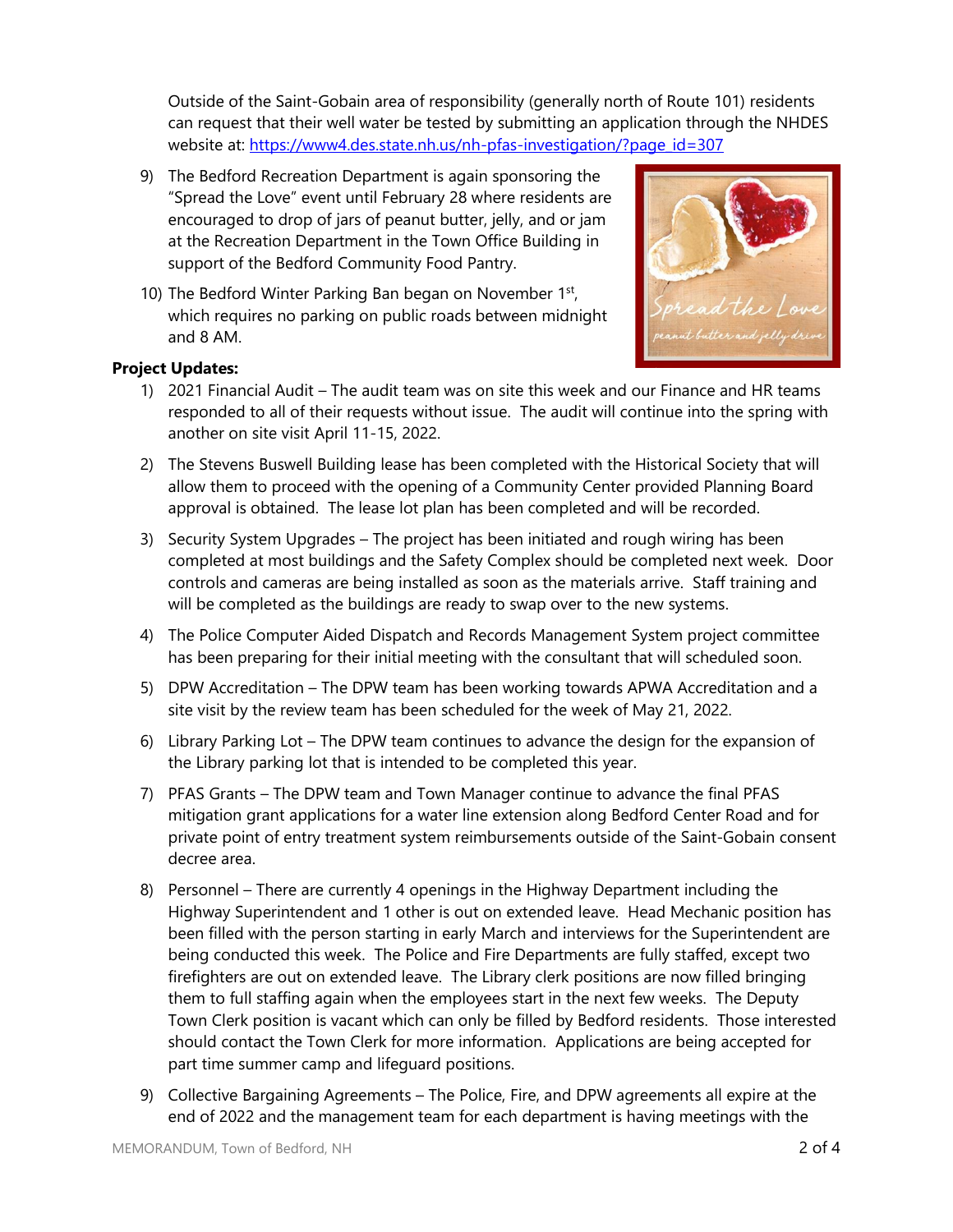Town Manager, HR Director, and Town Labor Counsel to review potential management requests to be outlined and reviewed with the Town Council on April 13, 2022 in anticipation of initial meetings with the unions in the coming months.

#### **Events:**

- February 21 The Town Office Building, Library, and Transfer Station will be closed for Presidents Day.
- February 27 Concert & Cookies Series, 2:30 PM "Steve Blunt & Marty Kelly" at the Library. A kid's concert with music and readings. Please register in advance on the Library website.
- March 6 Concert & Cookies Series, 2:30 PM "Jeff Snow Celtic Music & Stories" at the Library. Please register in advance on the Library website.
- **March 8 – Local Election Day, 7:00 AM – 7:00 PM, Bedford High School.**
- March 9 BeBold Bedford Duckin' Dodgeball Tournament, 5-7 PM, NH Sportsplex, 68 Technology Drive. See [www.beboldbedford.org](http://www.beboldbedford.org/) for more information.
- **March 9 – Budgetary Town Meeting, 7:00 PM, Bedford High School.**
- March 13 Cinema Sunday, "Citizen Kane", 1:30-4:30 PM, Bedford Library. Please register in advance on the Library website.
- March 19 NH Big Tree Program Introduction and Winter Tree Identification Workshop, 1:30 – 3 PM, Bedford Library Lower Parking Lot. Please register in advance on the Library website.
- April 16 Clean up Bedford Spring Event, 9 AM 1 PM.
- May 29 Memorial Day Parade, 1 PM, Bedford High School to McKelvie Intermediate School via County Road with a theme of "Freedom Through Unity".
- June 25 Household Hazardous Waste Day, 8:30 AM 3 PM, Highway Garage, 19 Chubbuck Road.

## **Upcoming Meetings:**

- February 22 7:15 AM, Highway Safety Committee
- February 22 7:00 PM, Conservation Commission
- **February 23 – 7:00 PM, Town Council**
- February  $24 7:00$  PM, Energy Commission
- February 25 9:00 AM, Telecommunications Committee
- $\bullet$  February 28 7:00 PM, Planning Board
- March 1 7:00 PM, Historic District Commission
- **March 8 – 7:00 AM-7:00 PM, Elections/Voting**
- **March 9 – 7:00 PM, Budgetary Town Meeting**
- March 10 7:45 AM Water & Sewer Committee
- March 10 9:00 AM, Poles & Wires Committee
- **March 14 – 7:00 PM, Town Council**
- $\bullet$  March 15 7:00 PM, Zoning Board
- March 16 7:00 PM, Parks & Recreation Commission